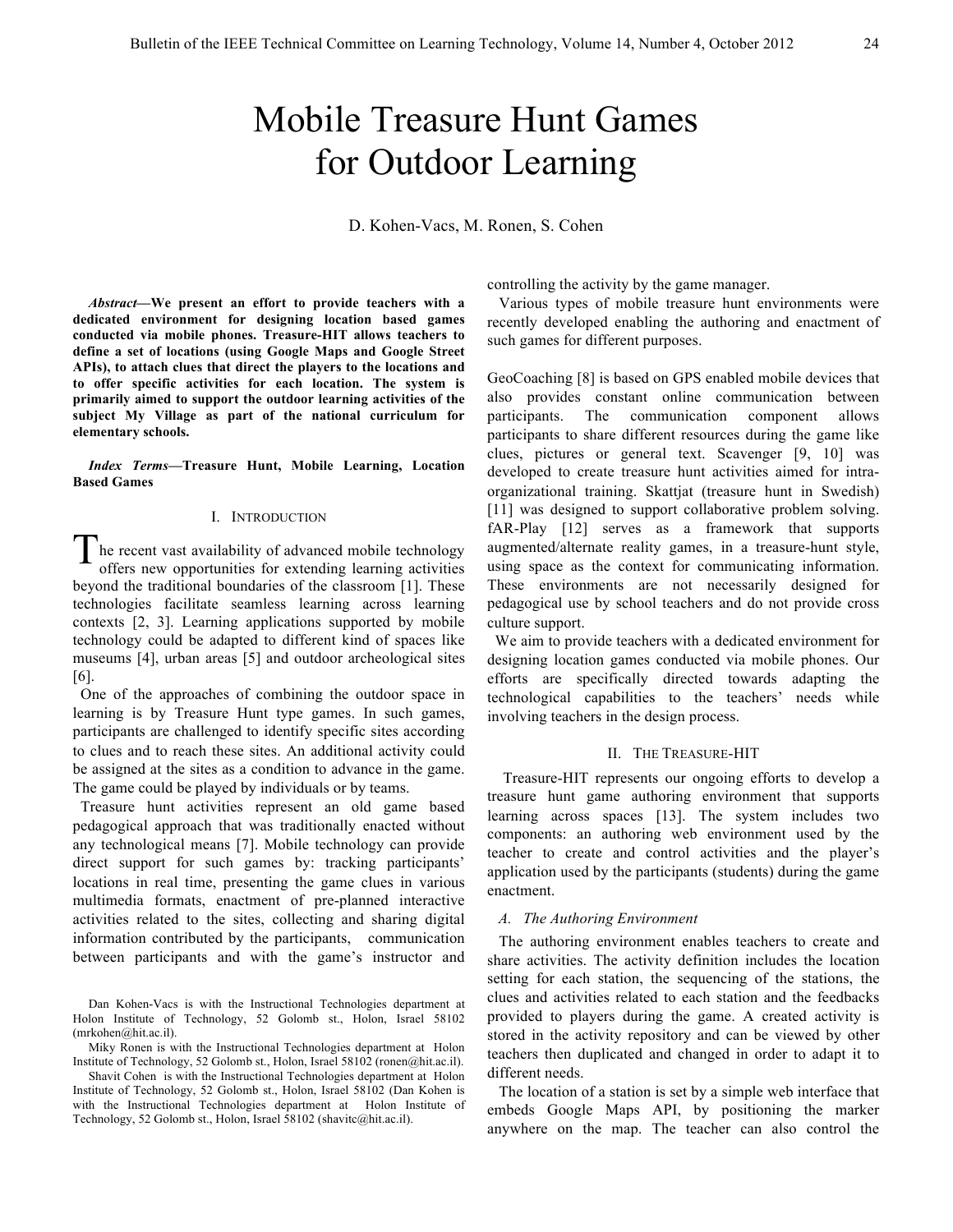minimal required distance from the site (Tolerance), within the limitations of the GPS technology.





Fig. 1. Using Google Maps by author to mark treasure hunt stations

and the allowed tolerance.

Since the game may require exact sites of interest that may be difficult to pinpoint in a regular two dimensional map, further position refinement could be achieved using an additional interface that incorporates Google Street View API. Fig. 2 presents an example of fine positioning of the marker (symbolizing the station) on a real picture of the environment.

When defining a station the author is required to attach clues that would direct the players to each station. These clues



Fig. 2. Using Google Street view by author to refine stations' position

can be textual, uploaded images or links to websites (like YouTube). Each station has to be assigned with at least one clue.

The author can define whether all players will share the same starting point or the system will auto assign random starting points. The author can also define the sequence of the stations in the game. The sequence could be automatically determined by the environment according to specific requirements like provision of the shortest and distinct path for each of the participants. The sequence of the stations can be identical for all participants or not, according to author's definition.

The author interface provides an ability to attach specific tasks to be performed by the players in each station, as a condition for advancing in the game. The task presented in a station may include quizzes or requirements for collecting different types of information that will be later used for class learning.

The author defines the special feedback that will be provided to players when they have reached the final station ("the treasure"). If the end station is identical to all, this feedback may be related to this specific site. If the players' paths are different, a generic feedback would be used to notify the player that he has completed the game.

The Treasure-HIT technological architecture provides a built in API that supports connectivity of the environment with other learning platforms. This feature enables teachers and students to use learning artifacts contributed in external environments in a Treasure-HIT game. For instance, a prior activity may involve students' in the definition of the sites of interest. Then, students may contribute the data on the location of the stations and their clues in other systems (like LMS) and this information could be imported to the Treasure-HIT author environment.

In the next versions the author environment will also include control and communication facilities allowing the teacher to follow the players' activity and to communicate with them in real time.

# *B. The Player Environment*

The Treasure-HIT player application serves for interaction during the game. It provides the clues for each station, verifies player's location, displays feedbacks and presents additional activities according to the player's performance. The interface was designed according to recent mobile users demand requiring support for cross platform mobile operating systems (MOS) [14]. Treasure-HIT provides support for a variety of GPS enabled mobile devices like IPhones and Android based devices that are commonly available to students.

Prior to activating a Treasure-HIT game for the first time, the user is required to install the Treasure-HIT player application according to the MOS used by his personal mobile device. Then, the user can to log in to the specific activity by entering a unique identifier that was provided by the teacher.

The player is presented with the initial instructions about the game and directed to his starting point. Clues directing to the next station are provided in various forms (text, pictures, and video). The player is challenged to identify and reach the station according to these clues. An example of clues provided to the player is illustrated in Fig. 3. When the player assumes that he has arrived to the desired location, he can verify his position by pressing the "Check Location" button (Fig. 3).